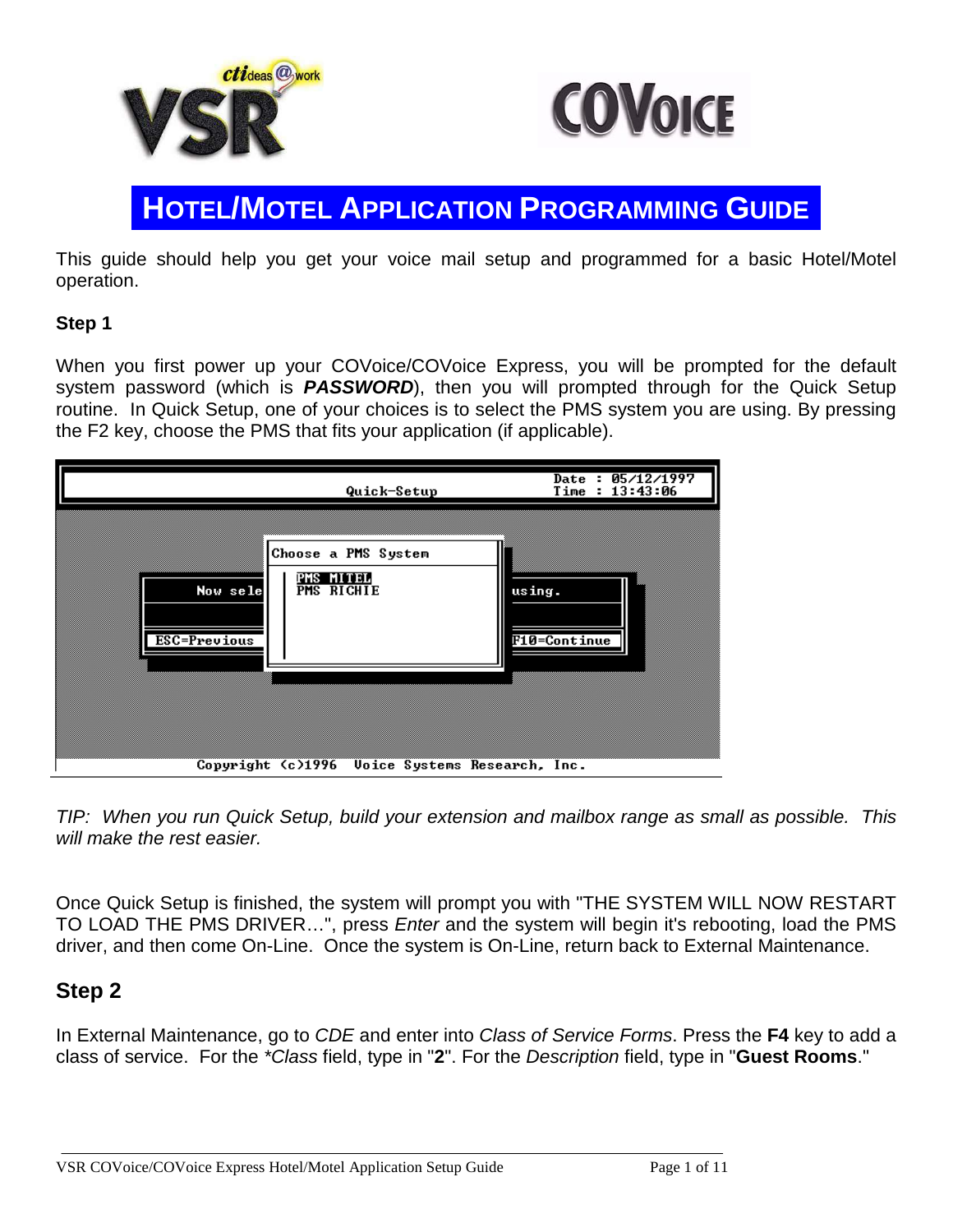| Mode : ADD<br>PAGE: 1 Extension                                                                                                                      | Class Of Service Form                                             |                                                                                                                                                                               | Date : 05/12/1997<br>Time: 14:16:01          |
|------------------------------------------------------------------------------------------------------------------------------------------------------|-------------------------------------------------------------------|-------------------------------------------------------------------------------------------------------------------------------------------------------------------------------|----------------------------------------------|
| $*Class:$<br>- 2                                                                                                                                     | Description: GUEST ROOMS                                          |                                                                                                                                                                               |                                              |
| Directory<br>Extension Maintenance<br>Forwarding Maintenance [Yes]<br>Holding<br>Holding Interval<br>Personal Operator<br>Screening<br>Transfer Type | [Yes]<br>[Yes]<br>[Yes]<br>30<br>[Yes]<br>[ No ]<br>Forced Blindl | Loudspeaker Paging<br>Attempts<br>Holding Interval<br>On Busy<br>On No Answer<br>Call Holding Announce by [Number]<br>Screened Announce<br>Alert Tone<br>Repeat Overhead Page | 30<br>No J<br>No J<br>[ No ]<br>No J<br>No J |
| PqDn                                                                                                                                                 | F6=Copy                                                           | F10=Save                                                                                                                                                                      | ESC=Exit                                     |

Now press the **Page Down** key to go to the second page. Change the **Take Messages** Mode to **NO** and the **Hotel/Motel** Mode to **YES**. And change the **Password Type** to **NONE**.

| Mode : ADD<br>PAGE: 2 Mailbox                                                                                                                                                                    |                                                                                                    | Class Of Service Form                                                                                                                                       | Date : 05/12/1997<br>Time 14:19:27                                 |
|--------------------------------------------------------------------------------------------------------------------------------------------------------------------------------------------------|----------------------------------------------------------------------------------------------------|-------------------------------------------------------------------------------------------------------------------------------------------------------------|--------------------------------------------------------------------|
| 2<br>*Class :                                                                                                                                                                                    |                                                                                                    | Description: GUEST ROOMS                                                                                                                                    |                                                                    |
| Mode<br>Take Messages<br>Greeting Only<br>Hotel/Motel<br>Hotel/Motel Admin [ No]<br>Q&A<br>RAD<br>Service Bureau<br>Password Type<br>Password Length<br>PMS Password Code<br>PMS Password Length | [ No ]<br>[ No ]<br>[Yes]<br>$[$ No $]$<br>[ No ]<br>$[$ No $]$<br>None 1<br>L<br>4<br>None 1<br>4 | Dist List Type<br>Personal Lists<br>Notify Type<br>Greeting Type<br>Max Greeting Len<br>Max Msg Count<br>Max Msg Length<br>Max Msg Retension<br>RW/FF Speed | Both]<br>5<br>Both 1<br>[Multiple]<br>999<br>30<br>120<br>30<br>30 |
| PaUp/PaDn                                                                                                                                                                                        | F10=Save                                                                                           |                                                                                                                                                             | ESC=Exit                                                           |

Then press the **F10** key to save and exit.

### **Step 3**

While still in the Class of Service Forms, press the **F2** key and select "**1 - CLASS 1**." At the *Description* field, rename this to "**HOTEL ADMIN**."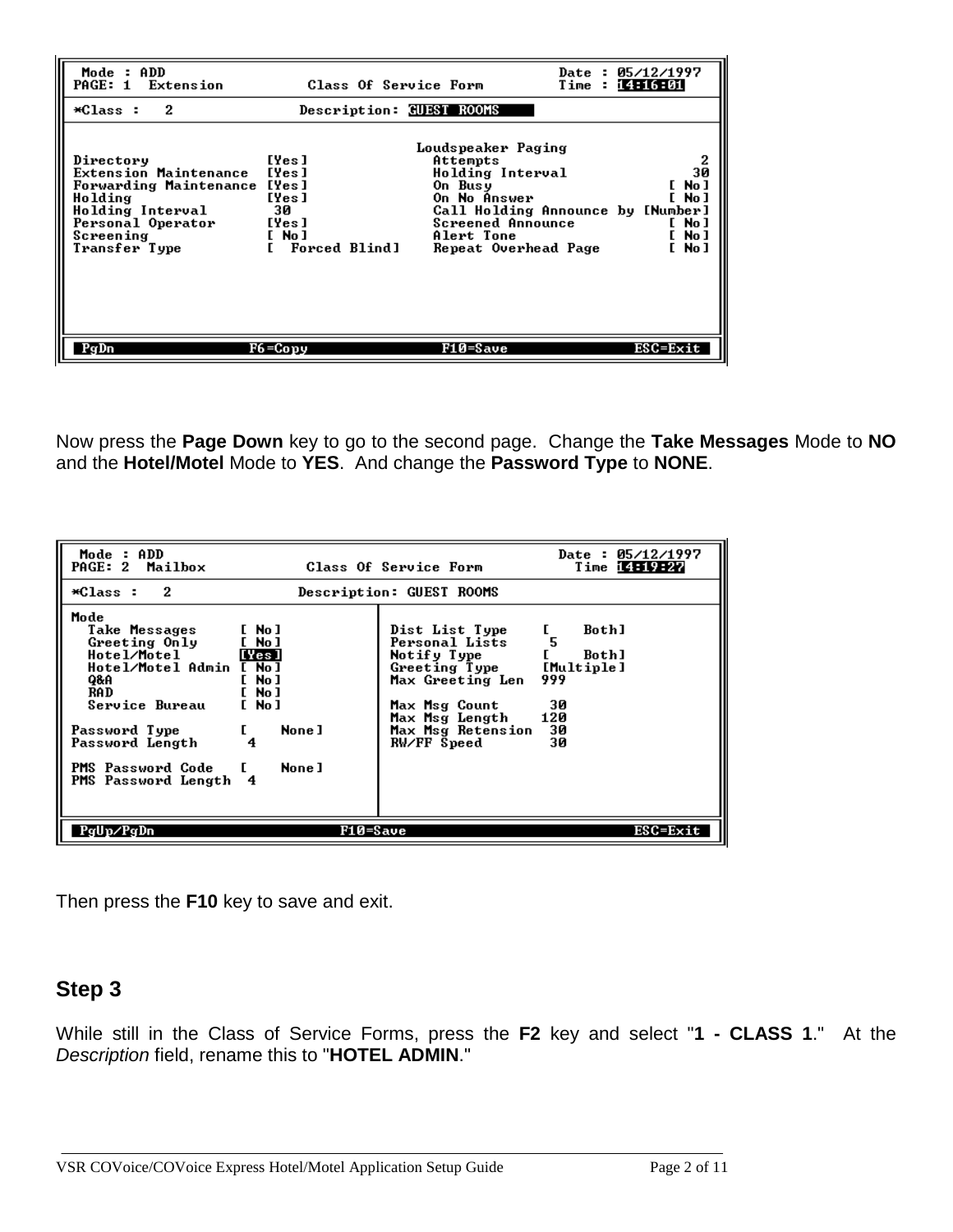| Mode : EDIT<br>PAGE: 1 Extension                                                                                                                     | Class Of Service Form                                                 |                                                                                                                                                                               | Date :<br>Time : | 05/12/1997<br>14:22:08                         |
|------------------------------------------------------------------------------------------------------------------------------------------------------|-----------------------------------------------------------------------|-------------------------------------------------------------------------------------------------------------------------------------------------------------------------------|------------------|------------------------------------------------|
| *Class :<br>$\blacksquare$                                                                                                                           |                                                                       | Description: HOTEL ADMIN                                                                                                                                                      |                  |                                                |
| Directory<br>Extension Maintenance<br>Forwarding Maintenance [Yes]<br>Holding<br>Holding Interval<br>Personal Operator<br>Screening<br>Transfer Type | [Yes]<br>[Yes]<br>[Yes]<br>30<br>[Yes]<br>$[$ No $]$<br>Forced Blindl | Loudspeaker Paging<br>Attempts<br>Holding Interval<br>On Busv<br>On No Answer<br>Call Holding Announce by [Number]<br>Screened Announce<br>Alert Tone<br>Repeat Overhead Page |                  | 30<br>[ No ]<br>No J<br>[ No ]<br>No J<br>No J |
| PgDn                                                                                                                                                 | F6=Copy                                                               | F10=Save                                                                                                                                                                      |                  | ESC=Exit                                       |

Now press the **Page Down** key to go to the second page. Leave **Take Messages** as **YES**. Change **Hotel/Motel Admin** to **YES**.

| <b>EDIT</b><br>Mode:<br>PAGE: 2<br>Mailbox                                                                                                                                                              | Class Of Service Form                                                                     |                                                                                                                                                             | Date: $05/12/1997$<br>Time 14:23:56                          |          |
|---------------------------------------------------------------------------------------------------------------------------------------------------------------------------------------------------------|-------------------------------------------------------------------------------------------|-------------------------------------------------------------------------------------------------------------------------------------------------------------|--------------------------------------------------------------|----------|
| *Class :<br>$\blacksquare$                                                                                                                                                                              |                                                                                           | Description: HOTEL ADMIN                                                                                                                                    |                                                              |          |
| Mode<br>Take Messages<br>Greeting Only<br>Hotel/Motel<br>Hotel/Motel Admin Wesl<br>Q&A<br>RA D<br>Service Bureau<br>Password Type<br>Password Length<br><b>PMS Password Code</b><br>PMS Password Length | [Yes]<br>$[$ No $]$<br>[ No ]<br>[ No ]<br>[ No ]<br>[ No ]<br>Fixedl<br>4<br>None 1<br>4 | Dist List Type<br>Personal Lists<br>Notify Type<br>Greeting Type<br>Max Greeting Len<br>Max Msg Count<br>Max Msg Length<br>Max Msg Retension<br>RW/FF Speed | Bothl<br>Both]<br>[Multiple]<br>999<br>30<br>120<br>30<br>30 |          |
| PgUp∕PgDn                                                                                                                                                                                               | <b>F10=Save</b>                                                                           |                                                                                                                                                             |                                                              | ESC=Exit |

Press the **F10** key to save and exit.

### **Step 4**

While still in the Class of Service Forms, press **F4** to Add. For the *\*Class* field, type in "**3**." For the *Description* field, type in "**FAILED WAKEUP**."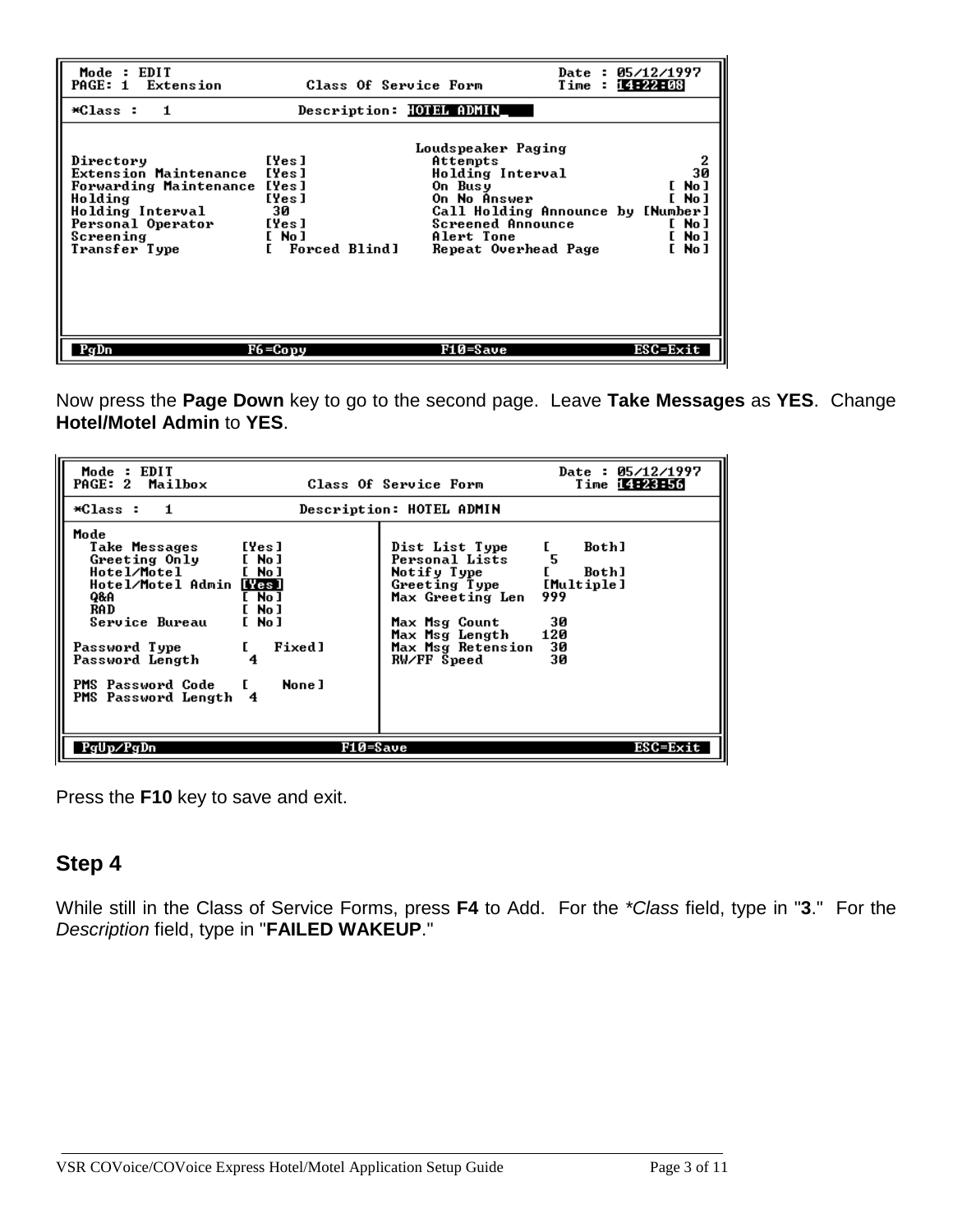| Mode : ADD<br>PAGE: 1 Extension                                                                                                                             | Class Of Service Form                                             |                                                                                                                                                                                      | Date :<br>Time : | 05/12/1997<br>14:49:02                       |
|-------------------------------------------------------------------------------------------------------------------------------------------------------------|-------------------------------------------------------------------|--------------------------------------------------------------------------------------------------------------------------------------------------------------------------------------|------------------|----------------------------------------------|
| - 3<br>$*Class:$                                                                                                                                            |                                                                   | Description: FAILED WAKEUP                                                                                                                                                           |                  |                                              |
| Directory<br><b>Extension Maintenance</b><br>Forwarding Maintenance [Yes]<br>Holding<br>Holding Interval<br>Personal Operator<br>Screening<br>Transfer Type | [Yes]<br>[Yes]<br>[Yes]<br>30<br>[Yes]<br>[ No ]<br>Forced Blindl | Loudspeaker Paging<br>Attempts<br>Holding Interval<br>On Busy<br>On No Answer<br>Call Holding Announce by [Number]<br><b>Screened Announce</b><br>Alert Tone<br>Repeat Overhead Page |                  | 30<br>No J<br>No J<br>[ No ]<br>No J<br>No J |
| PaDn                                                                                                                                                        | F6=Copy                                                           | F10=Save                                                                                                                                                                             |                  | <b>ESC=Exit</b>                              |

Now press the **Page Down** key to go to the second page. Change **Take Messages** to **NO**. Change **Hotel/Motel Admin** to **YES**.

| Mode: ADD<br>PAGE: 2 Mailbox                                                                                                                                                                        | Class Of Service Form                                                                     | Date: $05/12/1997$<br>Time 14:50:54                                                                                                                         |                                                                                   |
|-----------------------------------------------------------------------------------------------------------------------------------------------------------------------------------------------------|-------------------------------------------------------------------------------------------|-------------------------------------------------------------------------------------------------------------------------------------------------------------|-----------------------------------------------------------------------------------|
| -3<br>*Class :                                                                                                                                                                                      |                                                                                           | Description: FAILED WAKEUP                                                                                                                                  |                                                                                   |
| Mode<br>Take Messages<br>Greeting Only<br>Hotel/Motel<br>Hotel/Motel Admin [Yes]<br>Q&A<br>RA D<br>Service Bureau<br>Password Type<br>Password Length<br>PMS Password Code<br>PMS Password Length 4 | [ No ]<br>[ No ]<br>[ No ]<br>[ No ]<br>$[$ No $]$<br>$[$ No $]$<br>None ]<br>4<br>None 1 | Dist List Type<br>Personal Lists<br>Notify Type<br>Greeting Type<br>Max Greeting Len<br>Max Msg Count<br>Max Msg Length<br>Max Msg Retension<br>RW/FF Speed | <b>Both</b> ]<br>5<br><b>Both</b> ]<br>[Multiple]<br>999<br>30<br>120<br>30<br>30 |
| PgUp/PgDn                                                                                                                                                                                           | F10=Save                                                                                  |                                                                                                                                                             | $ESC = Exit$                                                                      |

Press **F10** to save and exit. Then the **Esc** key to exit out of Class of Service Forms.

### **Step 5**

From the *CDE*, enter into *System Options Form*. For the *\*Failed Wakeup/PMS Mailbox* field, VSR recommends this extension to be a front desk phone. (*Note: this mailbox must be built in Mailbox Forms in order for you to assign it here.*)

At the *\*PMS System* field, confirm that this is the PMS type you selected in Quick Setup.

The field directly above it, *PMS ACK/NAK*, should be enabled when the PMS system and COVoice/COVoice Express systems will be connected directly to each other. If you will be using the PMS monitor mode, leave this field turned OFF.

In the second column, change the *Extension and Mailbox Class of Service* to **2**. Adjust the *Date/Time* to **[Automatic]**. And at the very bottom of this column, change the *Mailbox Mode* to **[Hotel/Motel]**.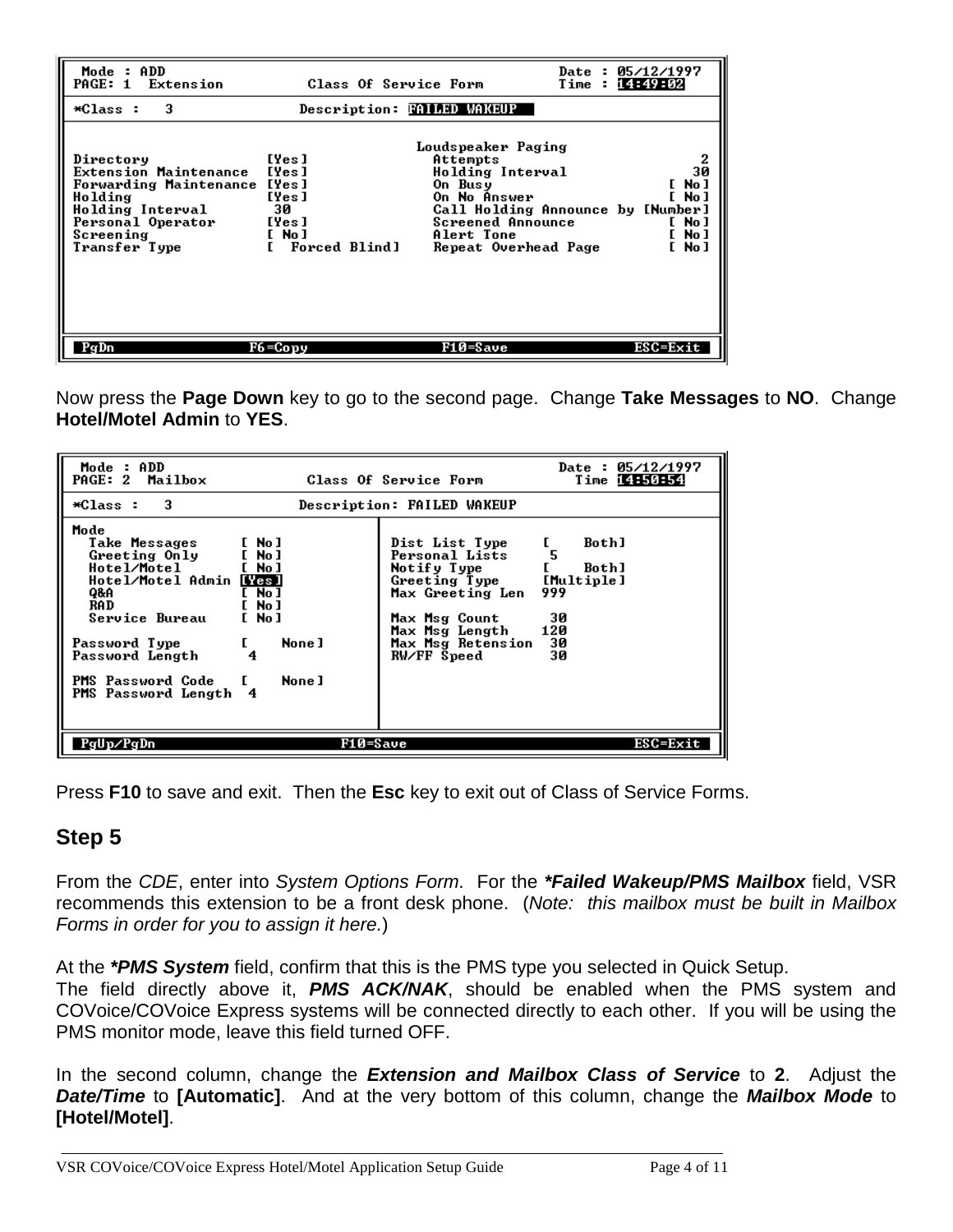| Mode : EDIT                                                                                                                                                                                                                                                                                                                                                               |                                                                                               | Date: $05/12/1997$<br>15:10:39<br>System Options<br>Time :                                                                                                                                                                                                                                                                                                      |
|---------------------------------------------------------------------------------------------------------------------------------------------------------------------------------------------------------------------------------------------------------------------------------------------------------------------------------------------------------------------------|-----------------------------------------------------------------------------------------------|-----------------------------------------------------------------------------------------------------------------------------------------------------------------------------------------------------------------------------------------------------------------------------------------------------------------------------------------------------------------|
| *Failed Wakeup⁄PMS Mailbox<br>FAX Dial String<br>FAX Tone Detection Setting<br>  *General Mailbox<br>Logging<br>Logging Retention (Days)<br>ll*Operator Extension<br>Maximum Invalid Attempts<br>Maximum Plays<br>Menu Prompt MAXIMUM Length<br>Minimum Message Length<br>Seconds Before No Answer<br><b>Medicial Strator</b><br>PMS ACK/NAK<br>  *PMS System → PMS MITEL | 100<br>[0ff]<br>100<br>[Both]<br>30<br>100<br>$\frac{3}{2}$<br>120<br>з<br>15<br>100<br>[Off] | 2<br>(D) Extension Class of Service<br>(D) Mailbox Class of Service<br>(D) Date/Time<br>[Automatic]<br>(S) Distribution Lists<br>[Both]<br>[0n]<br>(S) Message Notification<br>[Always]<br>(S) Message Waiting Lamps<br>(D) Notification Attempts<br>(D) Notification Delay (Min)<br>10<br>[0ff]<br>(S) External Forwarding<br>[Hotel/Motel<br>(D) Mailbox Mode |
| F2=Lookup                                                                                                                                                                                                                                                                                                                                                                 |                                                                                               | <b>ESC=Exit</b><br><b>F10=SaveExit</b>                                                                                                                                                                                                                                                                                                                          |

Press **F10** to save and exit.

*( Note: if you are installing this on an SX-100/200 analog with Generic 217 software, change the Message Waiting Lamps field from [Always] to [On]. )*

#### **Step 6**

From the *CDE*, enter into *Extension Forms*. (*Note: this is a good time to have a complete list of all room numbers, maintenance and administrative extensions*.)

From the *Select the Record(s) to modify* screen, press **F4** to Add. Enter in the first range of Hotel/Motel Guest Room extensions. For example, rooms 201 to 225. In the *Name* field, type in "**Guest**." In the *\*Mailbox* field, enter in the starting range extension number.

|                                                                                                                                                                                                                                                                         | Date :<br>Time :                                                               | 05/12/1997<br>16:01:11                                                       |  |                            |  |
|-------------------------------------------------------------------------------------------------------------------------------------------------------------------------------------------------------------------------------------------------------------------------|--------------------------------------------------------------------------------|------------------------------------------------------------------------------|--|----------------------------|--|
| Add Extension<br>: 201<br>To Extension:225<br>Extension<br>GUEST<br>Name<br>*Mailbox<br>201<br>*Personal Operator<br>$\mathbf{L}$<br><b>Class of Service</b><br>$2 - GUEST$ ROOMS<br>1<br>: [Enabled ]<br>Holding<br>[Disabled]<br>Screening<br>Centrex Dialing Number: |                                                                                |                                                                              |  |                            |  |
| Forwarding                                                                                                                                                                                                                                                              | T ype                                                                          | Forward To                                                                   |  | Number                     |  |
| Always<br>1st Alternate Busy<br>2nd Alternate Busy<br>1st Alternate RNA<br>2nd Alternate RNA                                                                                                                                                                            | <i><b>IDirect</b></i><br>[After Opts]<br><i><b>IDirect</b></i><br>[After Opts] | <b>[None</b><br><b>CNone</b><br><b>ENone</b><br><b>[None</b><br><b>ENone</b> |  |                            |  |
| F1<br>$=$ Help<br>F6 -                                                                                                                                                                                                                                                  | = Copy Name                                                                    | $F10 = Save/Ex$ it                                                           |  | $\text{ESC} = \text{Exit}$ |  |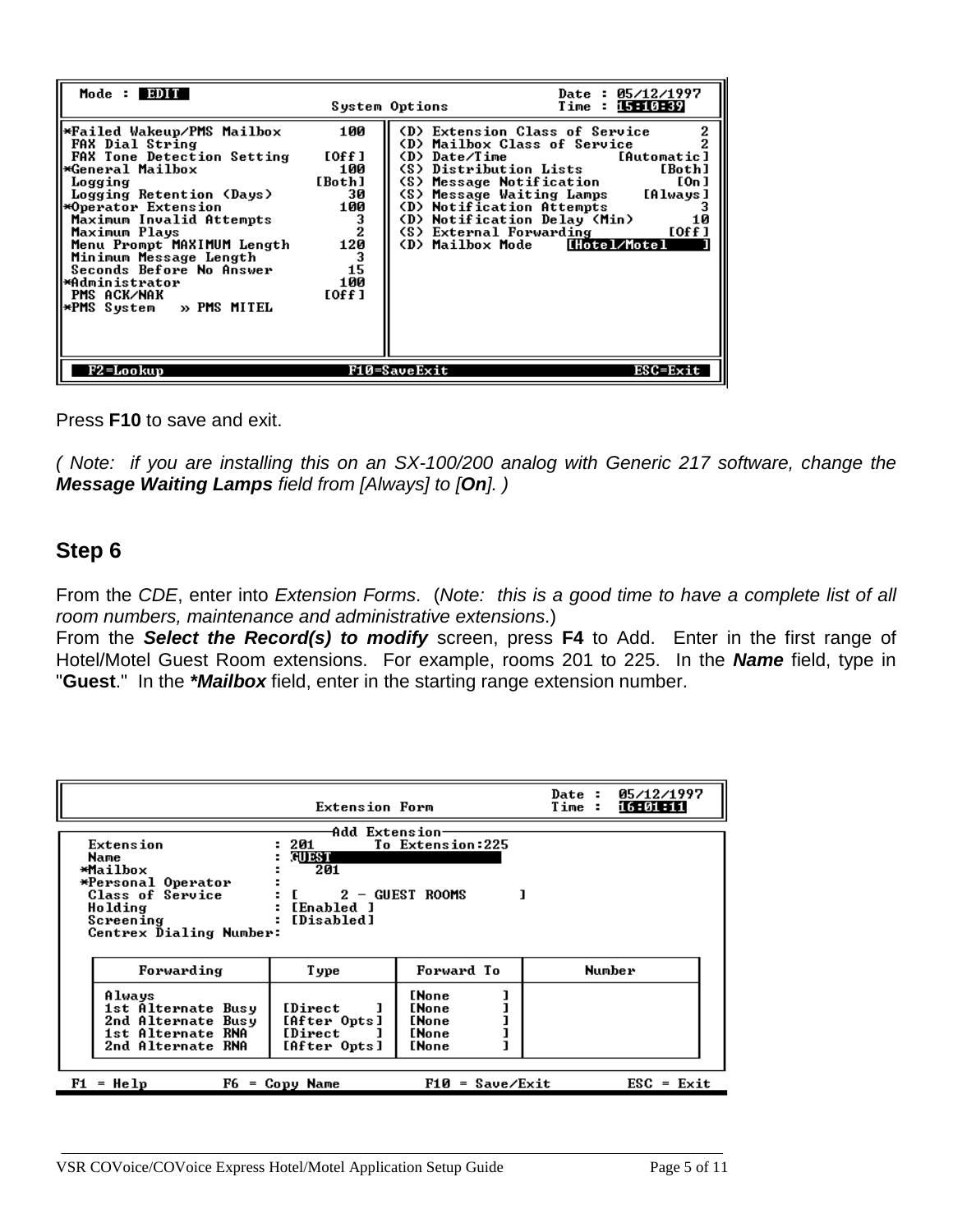Press **F10** to continue.

At the *Choose ADD RANGE Method* screen, select **Skip over Existing Extensions.** The from the *Choose Mailbox Assignments* screen, select **Create Non-Existing Mailboxes**. Once the system is finished building the new range of extensions and mailboxes, it will return you to the *Select the Record(s) to modify* screen. If additional ranges need to be built, repeat this process. Press **ESC** to exit.

### **Step 7**

To view the new mailboxes that have been built, enter into *Mailbox Forms* and press enter on the first Guest Room mailbox.

| I                    | MailBox Form              | Date:<br>Time: | 05/12/1997<br>15:40:35 |
|----------------------|---------------------------|----------------|------------------------|
|                      | Edit Mailbox+             |                |                        |
| Mailbox Number<br>÷  | 201                       |                |                        |
| Name                 | : GUEST                   |                |                        |
| Password             | : Not Set                 |                |                        |
| Class of Service : I | $2 - GUEST$ ROOMS         |                |                        |
| Mode                 | : $[{\tt Hote1/Mote1}]$   |                |                        |
| Status               | : [Inactive]              |                |                        |
| Time Stamp           | : [Auto                   |                |                        |
| New User             | [Enabled ]                |                |                        |
| *Lamp Extension      | 201                       |                |                        |
| *Personal Operator:  |                           |                |                        |
| Forwarding           | <b>CNone</b>              |                |                        |
| *Mailbox             |                           |                |                        |
| *Extension           |                           |                |                        |
| *Menu                |                           |                |                        |
| External             |                           |                |                        |
| F1=Help Screen       | F2=Lookup<br>F6=Copy Name | F10=Save/Exit  | $ESC=Exit$             |

It should look like the above example.

#### **Step 8**

Now we need to add the Hotel/Motel Administrative extensions and mailboxes. From the *CDE*, enter into *System Options Forms*. From here, you will change the *Extension and Mailbox Class of Service* to "**1**", and the *Mailbox Mode* to [**Hotel Admin**].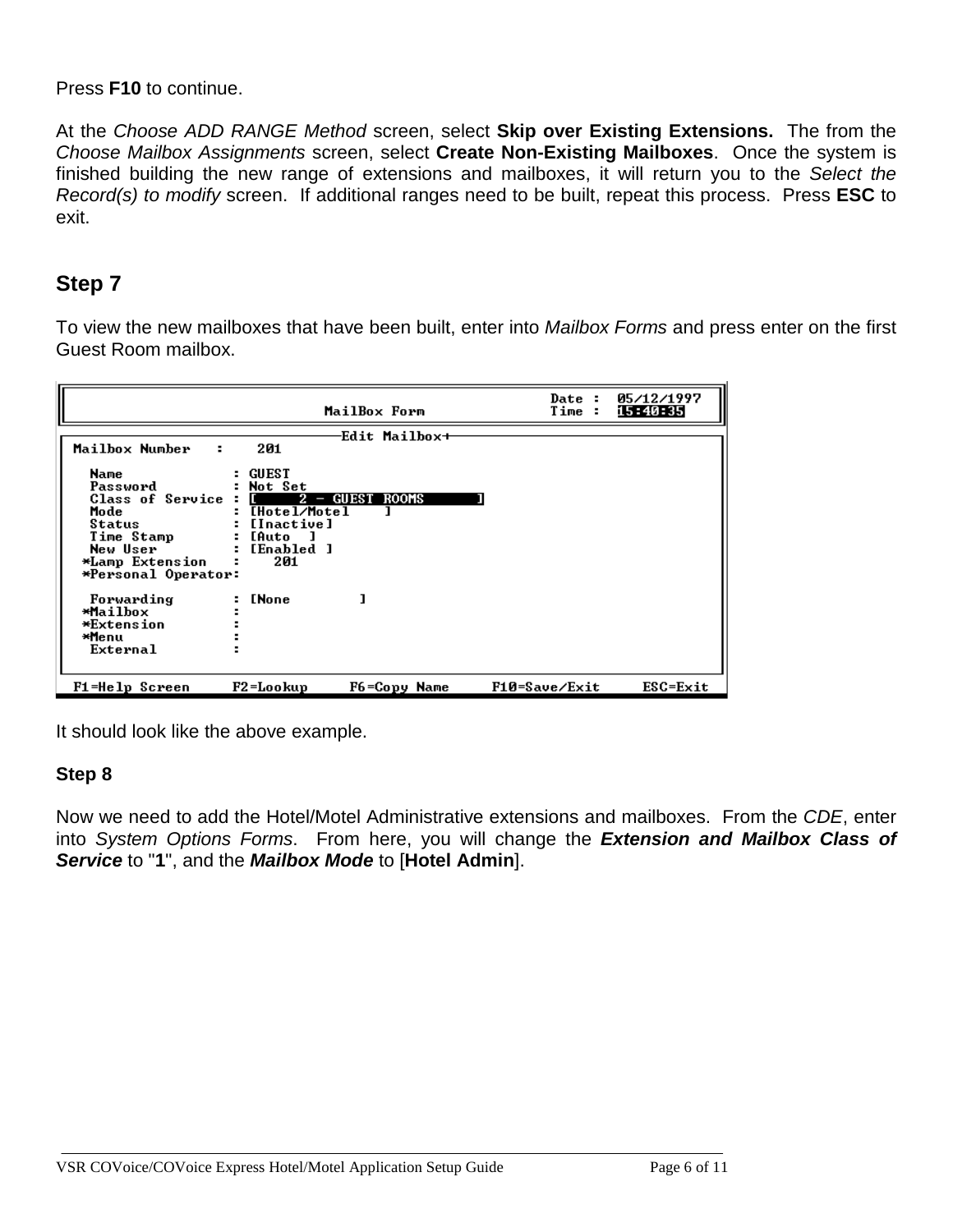| Mode: EDMT                                                                                                                                                                                                                                                                                                                                                               |                                                                                                       | Date: $05/12/1997$<br>Time:16:12:55<br>System Options                                                                                                                                                                                                                                                                                                                        |
|--------------------------------------------------------------------------------------------------------------------------------------------------------------------------------------------------------------------------------------------------------------------------------------------------------------------------------------------------------------------------|-------------------------------------------------------------------------------------------------------|------------------------------------------------------------------------------------------------------------------------------------------------------------------------------------------------------------------------------------------------------------------------------------------------------------------------------------------------------------------------------|
| *Failed Wakeup⁄PMS Mailbox<br>FAX Dial String<br>FAX Tone Detection Setting<br>*General Mailbox<br>Logging<br>Logging Retention (Days)<br>*Operator Extension<br>Maximum Invalid Attempts<br>Maximum Plays<br>Menu Prompt MAXIMUM Length<br>Minimum Message Length<br>Seconds Before No Answer<br>∗Administrator<br>PMS ACK/NAK<br><b>*PMS System &gt;&gt; PMS MITEL</b> | 100<br>[0.6f]<br>100<br>[Both]<br>30<br>100<br>$\frac{3}{2}$<br>120<br>$\frac{3}{15}$<br>100<br>[0n ] | (D) Extension Class of Service<br>(D) Mailbox Class of Service<br><b><d> Date∕Time</d></b><br>[Automatic]<br>(S) Distribution Lists<br>[Both]<br>[0n]<br>(S) Message Notification<br>[Always]<br>(S) Message Waiting Lamps<br>(D) Notification Attempts<br>10<br>(D) Notification Delay (Min)<br>(S) External Forwarding<br>[Off]<br><b>IHotel Admin</b><br>(D) Mailbox Mode |
| F2=Lookup                                                                                                                                                                                                                                                                                                                                                                |                                                                                                       | $ESC=Exit$<br>F10=SaveExit                                                                                                                                                                                                                                                                                                                                                   |

Then press **F10** to save and exit.

### **Step 9**

From the *CDE*, enter into *Extension Forms*. From the *Select the Record(s) to modify* screen, press **F4** to Add. Now enter in the range of extensions that will be used as the Hotel/Motel Administrators. (*Note: include in this range, the extension and mailbox that will be used for the Failed Wakeup/PMS Mailbox as this will be edited later*.)

|                                                                                                                                                                                                                                                                              | Extension Form                                                    |                                                                              | Date:<br>Time: | 05/12/1997<br>16:22:24     |  |
|------------------------------------------------------------------------------------------------------------------------------------------------------------------------------------------------------------------------------------------------------------------------------|-------------------------------------------------------------------|------------------------------------------------------------------------------|----------------|----------------------------|--|
| Add Extension<br>Extension<br>: 250<br>To Extension:260<br>HOTEL ADMIN<br>Name<br>*Mailbox<br>250<br>*Personal Operator<br>$\mathbf{E}$<br>$1$ - HOTEL ADMIN<br><b>Class of Service</b><br>[Enabled ]<br>Holding<br>÷.<br>[Disabled]<br>Screening<br>Centrex Dialing Number: |                                                                   |                                                                              |                |                            |  |
| Forwarding                                                                                                                                                                                                                                                                   | <b>Type</b>                                                       | Forward To                                                                   | <b>Number</b>  |                            |  |
| Always<br>1st Alternate Busy<br>2nd Alternate Busy<br>1st Alternate RNA<br>2nd Alternate RNA                                                                                                                                                                                 | <i><b>IDirect</b></i><br>[After Opts]<br>[Direct]<br>[After Opts] | <b>[None</b><br><b>ENone</b><br><b>[None</b><br><b>ENone</b><br><b>[None</b> |                |                            |  |
| F1.<br>F6<br>$=$ Help                                                                                                                                                                                                                                                        | = Copy Name                                                       | $F10 = Save/Ex$ it                                                           |                | $\text{ESC} = \text{Exit}$ |  |

Repeat the steps used in **Step 6** to build these ranges, noting that the Class of Service will be **1** and the name will be changed to **HOTEL ADMIN**.

### **Step 10**

Still in the *Extension Forms*, at the *Select Record(s) to modify* screen, select the extension that will be used as the *Failed Wakeup/PMS Mailbox*.

Change the *Name* to "**FAILED WAKEUP**" and the *Class of Service* to **3 - FAILED WAKEUP**.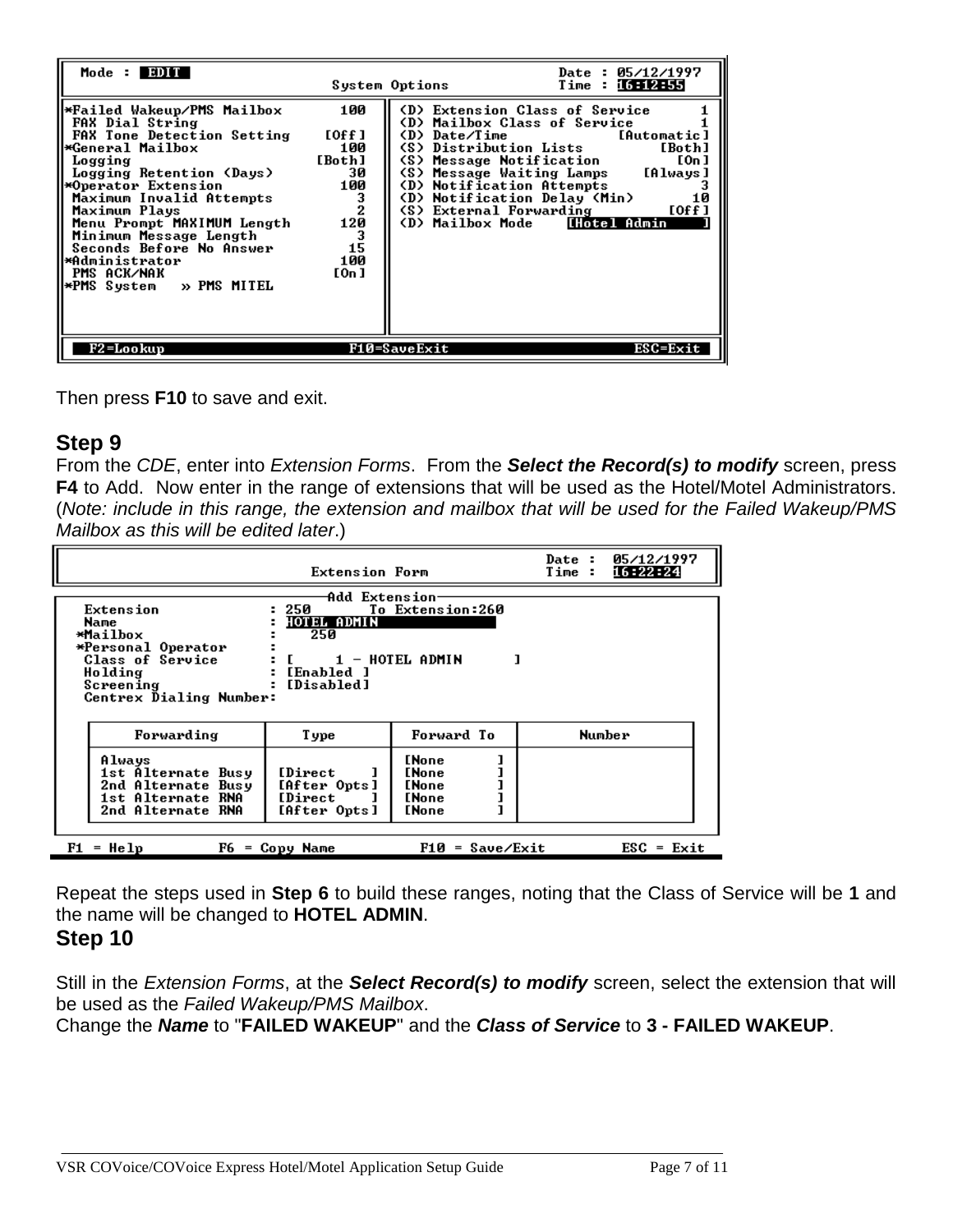|                                                                                                                                                                                                                                                                | 05/12/1997<br>Date :<br>16:29:40<br>Time: |            |               |  |  |  |  |
|----------------------------------------------------------------------------------------------------------------------------------------------------------------------------------------------------------------------------------------------------------------|-------------------------------------------|------------|---------------|--|--|--|--|
| Edit Extension<br>Extension<br>255<br><b>FAILED WAKEUP</b><br><b>Name</b><br>*Mailbox<br>255<br>*Personal Operator<br>ı<br>3 - FAILED WAKEUP<br>Class of Service<br>Holding<br>[Enabled ]<br>[Disabled]<br>Screening<br>Centrex Dialing Number:                |                                           |            |               |  |  |  |  |
| Forwarding                                                                                                                                                                                                                                                     | <b>Type</b>                               | Forward To | <b>Number</b> |  |  |  |  |
| <b>ENone</b><br>Always<br>1st Alternate Busy<br><i><b>IDirect</b></i><br><b>ENone</b><br>2nd Alternate Busv<br><b>ENone</b><br>[After Opts]<br>1st Alternate RNA<br><i><b>IDirect</b></i><br><b>ENone</b><br>2nd Alternate RNA<br><b>[None</b><br>[After Opts] |                                           |            |               |  |  |  |  |
| F1<br>$=$ Help<br>$F10 = Save/Ex$ it<br>$\text{ESC} = \text{Exit}$<br>$F6 = Copy Name$                                                                                                                                                                         |                                           |            |               |  |  |  |  |

Press **F10** to save and exit. Then press **ESC** to exit to CDE.

### **Step 11**

Now enter into *Mailbox Forms*, and select the *Failed Wakeup Mailbox*. Change the *Name* to **FAILED WAKEUP** and the *Class of Service* to **3 - FAILED WAKEUP**.

|                                                                                                                            | MailBox Form                                                                                                                                        | 05/12/1997<br>Date :<br>16:32:43<br>Time :       |
|----------------------------------------------------------------------------------------------------------------------------|-----------------------------------------------------------------------------------------------------------------------------------------------------|--------------------------------------------------|
| Mailbox Number<br>÷                                                                                                        | Edit Mailbox-<br>255                                                                                                                                |                                                  |
| Name<br>Password<br>Class of Service<br>Mode<br>Status<br>Time Stamp<br>New User<br>*Lamp Extension<br>*Personal Operator: | FAILED WAKEUP<br>Not Set<br>3 - FAILED WAKEUP<br>: [Hotel Admin<br><b><i><u>EActive</u></i></b><br>$\blacksquare$<br>: [Auto<br>: [Enabled ]<br>255 |                                                  |
| Forwarding<br>*Mailbox<br>*Extension<br>*Menu<br>External                                                                  | <b>CNone</b>                                                                                                                                        |                                                  |
| $F1 = He1p$ Screen                                                                                                         | $F6 = Copy Name$                                                                                                                                    | $F10 = Save/Ex$ it<br>$\text{ESC} = \text{Exit}$ |

Now press **F10** to save and exit. Then press **ESC** to quit to *CDE*. **Step 12**

Enter back into the *System Options Form* and change the *Extension and Mailbox Class of Service* to **2** and the *Mailbox Mode* to **Hotel/Motel**. The reason for this is COVoice/COVoice Express will build extensions and mailboxes that do not exist if the PMS system sends a check-in for this room. In the event you overlooked a room, or rooms are later added, it will build them with the proper class of service and mailbox mode.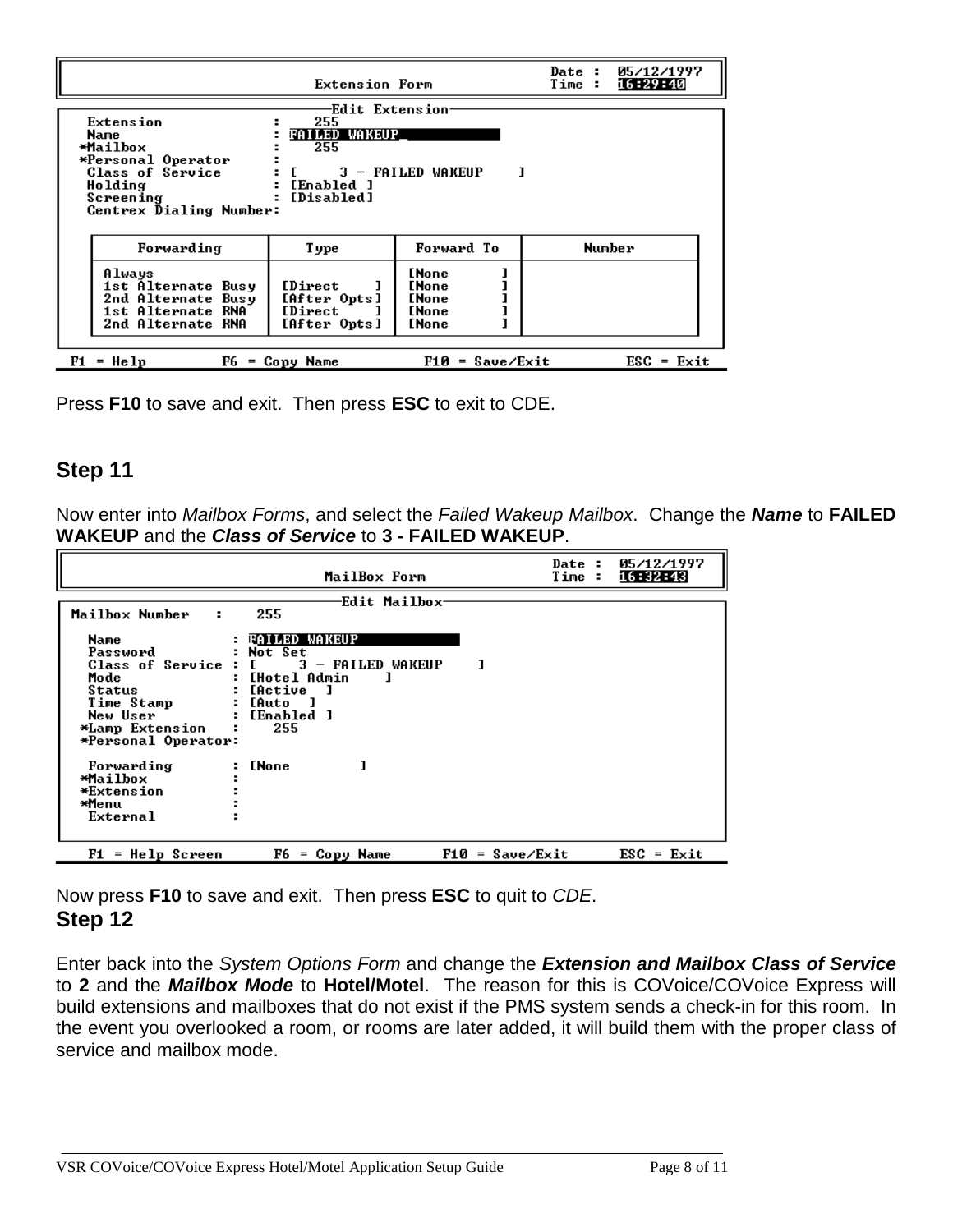## **Step 13**

In the event that a room has failed to answer a wakeup call, VSR suggests that you setup notification to a FAILED WAKEUP extension so that the Hotel Administrators can act accordingly. From *CDE*, enter into *Notification Forms*, type in the FAILED WAKEUP mailbox number and press *Enter*. The following screen is an example of how this notification should be setup to call the extension.

| Mode : EDIT<br>05/12/1997<br>Date<br>÷<br>16:53:11<br>Notification Form<br>Time : |                                                                             |                        |                 |             |                |                                                       |                |  |          |  |                        |  |   |    |
|-----------------------------------------------------------------------------------|-----------------------------------------------------------------------------|------------------------|-----------------|-------------|----------------|-------------------------------------------------------|----------------|--|----------|--|------------------------|--|---|----|
|                                                                                   | *Mailbox :<br>255 FAILED WAKEUP                                             |                        |                 |             |                |                                                       |                |  |          |  |                        |  |   |    |
| Notification : [ On Each Message]                                                 |                                                                             |                        |                 |             |                | $\frac{3}{5}$<br>List Attempts<br>ŧ.<br>List Interval |                |  |          |  |                        |  |   |    |
|                                                                                   |                                                                             | ∣Msg<br>$\sqrt{1}$ ype | Start <br> Time | End<br>Time | Day of<br>Week |                                                       | Where   Number |  | P PIN#∕# |  | <b>IPIAfter DiallT</b> |  |   | l۷ |
| 123456789<br>10                                                                   |                                                                             | <b>JIA11</b>           | <b>ANY</b>      | <b>NONE</b> | l A LL         | Exten 1255                                            |                |  |          |  |                        |  | 3 |    |
|                                                                                   | F2=Lookup<br>$\langle$ SPACE $\rangle$ =Toggle<br>F10=Save/Exit<br>ESC=Exit |                        |                 |             |                |                                                       |                |  |          |  |                        |  |   |    |

Press **F10** to save and exit. Then press the **ESC** key to quit to *CDE*.

### **Step 14**

If you will be using this application as an auto-attendant, you will want to create a menu for this. From *CDE*, enter into *Menu Forms*. Press **F4** to Add a menu. For the following example, we named it "**HOTEL DAY**." Notice how the key commands are designated. You'll notice that some keys are designated as "*Call Transfer - FirstKey*." This means the first key pressed by the caller is recognized as the first digit of an extension number. The keys you designate for FirstKey transfer will be the same as the initial digits of your range or ranges of extension numbers. For example, if your extension range is 300 to 500, you would designate keys 3, 4 and 5 as *Call Transfer - FirstKey*.

| <b>EDIT</b><br>Mode :<br>Menu :<br>4                                                                                                                                     | Menu Form            |                                                            | Time:                                     | Date: $05/13/2001$<br>08:23:49 |
|--------------------------------------------------------------------------------------------------------------------------------------------------------------------------|----------------------|------------------------------------------------------------|-------------------------------------------|--------------------------------|
| Description : HOTEL DAY                                                                                                                                                  |                      |                                                            | Prompt Sequence <alt>+F2 to Edit</alt>    |                                |
|                                                                                                                                                                          |                      | Telephone Key Assignments<br>Date Last Modified : 05/13/97 |                                           |                                |
| Key<br>Command<br>Call Transfer<br>Ø<br>Call Transfer                                                                                                                    | 100<br>Firstkey      | Ke y-<br>6.<br>7                                           | Command<br>Invalid Key<br>Invalid Key     |                                |
| $\frac{2}{3}$<br>Call Transfer<br>Call Transfer                                                                                                                          | Firstkey<br>Firstkey | 8<br>ğ                                                     | <b>Voice Mail</b><br>Hangup               | Request                        |
| Invalid Key<br>5<br>Invalid Key                                                                                                                                          |                      | $\pm$<br>#                                                 | Replay At<br>Previous Menu                | 100                            |
| Maximum Replays Without Response<br>COMMAND - When Replays are Exceeded<br>Maximum Invalid Key Attempts<br>COMMAND - When Invalid Attempts Exceeded<br>Immediate Dialing |                      |                                                            | <b>Call Transfer</b><br>Hangup<br>* [None | 100                            |
| F2=Lookup                                                                                                                                                                |                      | $F10 = Save/Ex$ it                                         | $ESC=Exit$                                |                                |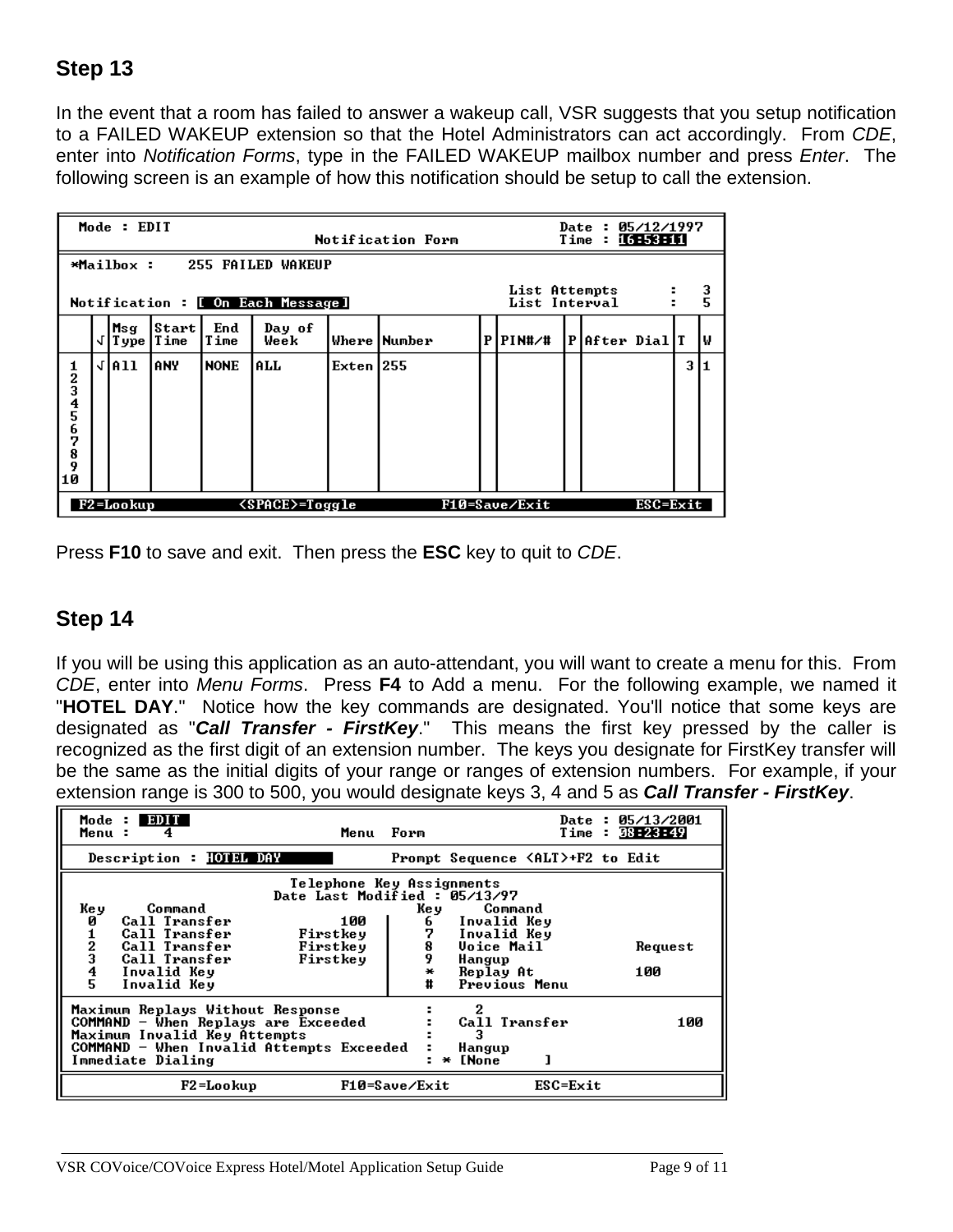To have the calling party transfer to the hotel operator when they press "0," that key is designated as a *Call Transfer - Direct*. The *Voice Mail Request* key means that the system will ask the caller to enter a mailbox number, to which the caller is then transferred to leave a message.



Now you need to create your voice prompt for this menu. By pressing **Alt-F2**, you will bring up the "*Choose Prompt Order*" screen. VSR suggests that you create *numerically named* prompts so that the System Administrator can edit them while the system remains ONLINE. For this example, we've create a prompt named "**100**." In the first prompt slot, type in "**100**," then press **F3** to enter the *Studio*. Follow the screen instructions to call in and record this prompt. When finished, press **F10** to save and exit. Then press **F10** to save and exit the new menu. If a Night Menu is desired, repeat these steps.

### **Step 15**

If new menus have been built, they need to be assigned. From *CDE*, enter *into Channel Forms*. The following example, which is setup on an SX-200 Analog with the Dean 218 card, has the Day Menu playing everyday from 7 am till 8 pm. And the Night Menu from 8 pm till 7 am.

| MODE: EDIT                                                                                                                         | Channel Assignment Form                       |                                                                                  |                                                             |                                                                       | Date: $05/13/1997$<br>Time: 10:51:50 |  |  |
|------------------------------------------------------------------------------------------------------------------------------------|-----------------------------------------------|----------------------------------------------------------------------------------|-------------------------------------------------------------|-----------------------------------------------------------------------|--------------------------------------|--|--|
| Event (F2)                                                                                                                         | Day(s)<br>Date                                |                                                                                  | Time Channel                                                | Event Code                                                            |                                      |  |  |
| Cleanup<br>Menu HOTEL DAY<br>Menu HOTEL NIGHT<br>Login To Mailbox<br><b>Call Forward Always</b><br>Request Mailbox<br>Notification | ALL<br>ALL<br>ALL<br>ALL<br>ALL<br>ALL<br>ALL | 02 : 30   01 – 02<br>  07 : 00   01 – 02<br>IALL.<br>I A LL<br>I A LL<br>I A L.L | 20:00 01-02 <br>$01 - 02$<br>$01 - 02$<br> 01–02  <br>01-02 | TIII CALLING<br>TIII CALLING<br>"E CALLING<br>FROM "E<br>ATT. CALLING |                                      |  |  |
| PgUp∕PgDn<br>F1=Help F2=Lookup F4=Ins F5=Del F6=Sort F10=Save/Exit<br>ESC=Exit                                                     |                                               |                                                                                  |                                                             |                                                                       |                                      |  |  |

Depending on the phone system you are using, this form will vary.

*You are now ready to bring the system ONLINE.*